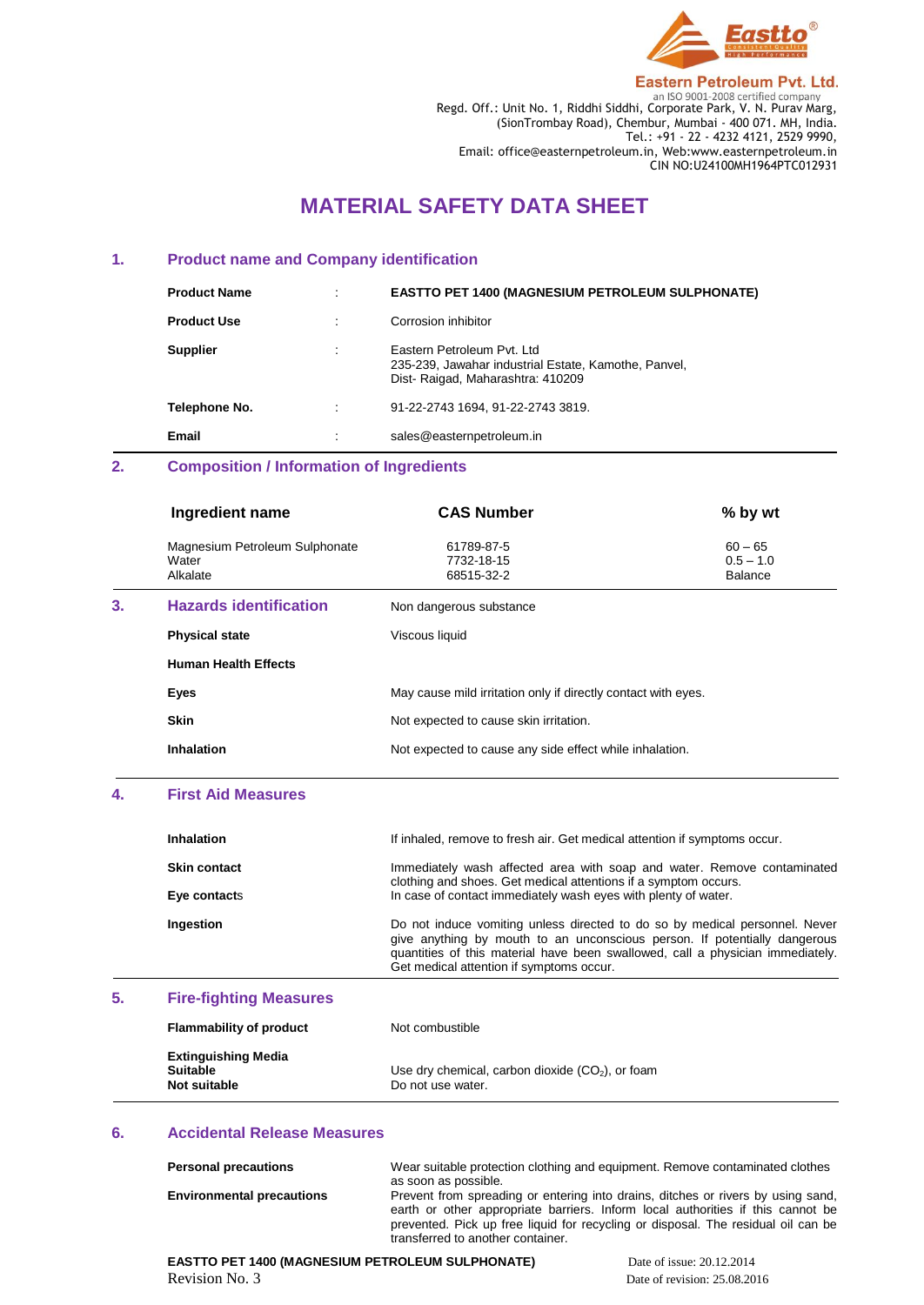

#### **Eastern Petroleum Pvt. Ltd.**

**Regd. Off.: Unit No. 1, Riddhi Siddhi, Corporate Park, V. N. Purav Marg,** Regd. Off.: Unit No. 1, Riddhi Siddhi, Corporate Park, V. N. Purav Marg, (SionTrombay Road), Chembur, Mumbai - 400 071. MH, India. Tel.: +91 - 22 - 4232 4121, 2529 9990, Email: office@easternpetroleum.in, Web:www.easternpetroleum.in CIN NO:U24100MH1964PTC012931

| Clean up method- small spillage   | Absorb liquid with sand or earth, sweep up and remove to a suitable, clearly<br>marked container for disposal in accordance with local regulation.                           |
|-----------------------------------|------------------------------------------------------------------------------------------------------------------------------------------------------------------------------|
| Clean up methods - large spillage | Prevent from spreading by making a barrier with sand, earth or other<br>containment material. Reclaim liquid directly or in an absorbent. Dispose of as for<br>small spills. |

#### **7. Handling and Storage**

Handling **Handle** in accordance with good industrial hygiene and safety practices. If handled at elevated temperatures or with high speed mechanical equipment, vapors or mists might be released and require a well ventilated workplace. **Storage** Store at ambient temperature or with lowest necessary heating as required for ease of handling.

#### **8. Exposure Controls / Personal Protection**

| <b>Control parameters</b>                                                                                                         | Use well ventilated area where the material is heated or sprayed                                                                                                                                                                                                                                 |
|-----------------------------------------------------------------------------------------------------------------------------------|--------------------------------------------------------------------------------------------------------------------------------------------------------------------------------------------------------------------------------------------------------------------------------------------------|
| <b>Chemical name</b>                                                                                                              | Magnesium Petroleum Sulphonate                                                                                                                                                                                                                                                                   |
| Personal protection equipment                                                                                                     |                                                                                                                                                                                                                                                                                                  |
| <b>Respiratory protection</b><br><b>Hand protection</b><br>Eye protection<br>Skin and body protection<br><b>Hygienic measures</b> | Avoid inhalation use suitable mask with filter if necessary.<br>Wear oil-resistant protective gloves if there is a risk of skin contact.<br>For eyes protection wear safety goggles.<br>Use protective cloths and gloves.<br>Act in accordance with good industrial Hygiene and safety practice. |
|                                                                                                                                   |                                                                                                                                                                                                                                                                                                  |

#### **9. Physical and Chemical Properties**

| <b>CHARCTERISTICS</b>      | <b>EASTTO PET 1400</b> |
|----------------------------|------------------------|
| Physical state             | Viscous liquid         |
| Odour                      | Mild                   |
| Colour                     | Dark brown             |
| Solubility in water        | Negligible             |
| Flash point <sup>o</sup> C | >140                   |

#### **10. Stability and Reactivity**

|     | <b>Reactivity and stability</b><br><b>Conditions to avoid</b><br>Hazardous decomposition products<br>Hazardous polymerization | Stable at normal conditions and decompose at higher temperature.<br>Excessive heating and highly oxidizing agents<br>Hazardous decomposition products are not expected to form during normal<br>storage.<br>Under normal conditions of storage and use, polymerization will not occur. |
|-----|-------------------------------------------------------------------------------------------------------------------------------|----------------------------------------------------------------------------------------------------------------------------------------------------------------------------------------------------------------------------------------------------------------------------------------|
| 11. | <b>Toxicological Information</b>                                                                                              |                                                                                                                                                                                                                                                                                        |
|     | Potential chronic health effects<br>Carcinogenicity                                                                           | No known significant effects or critical hazards.                                                                                                                                                                                                                                      |
| 12. | <b>Ecological Information</b>                                                                                                 |                                                                                                                                                                                                                                                                                        |
|     | <b>Environment effect:</b>                                                                                                    | Will not have chronic effect on aquatic environment                                                                                                                                                                                                                                    |
| 13. | <b>Disposal considerations</b>                                                                                                |                                                                                                                                                                                                                                                                                        |
|     | Waste disposal procedure:                                                                                                     |                                                                                                                                                                                                                                                                                        |

Place contaminated materials in a disposable container and dispose of in accordance with Local, State environmental regulations and contact local environment and health authorities to get the permission for waste disposal.